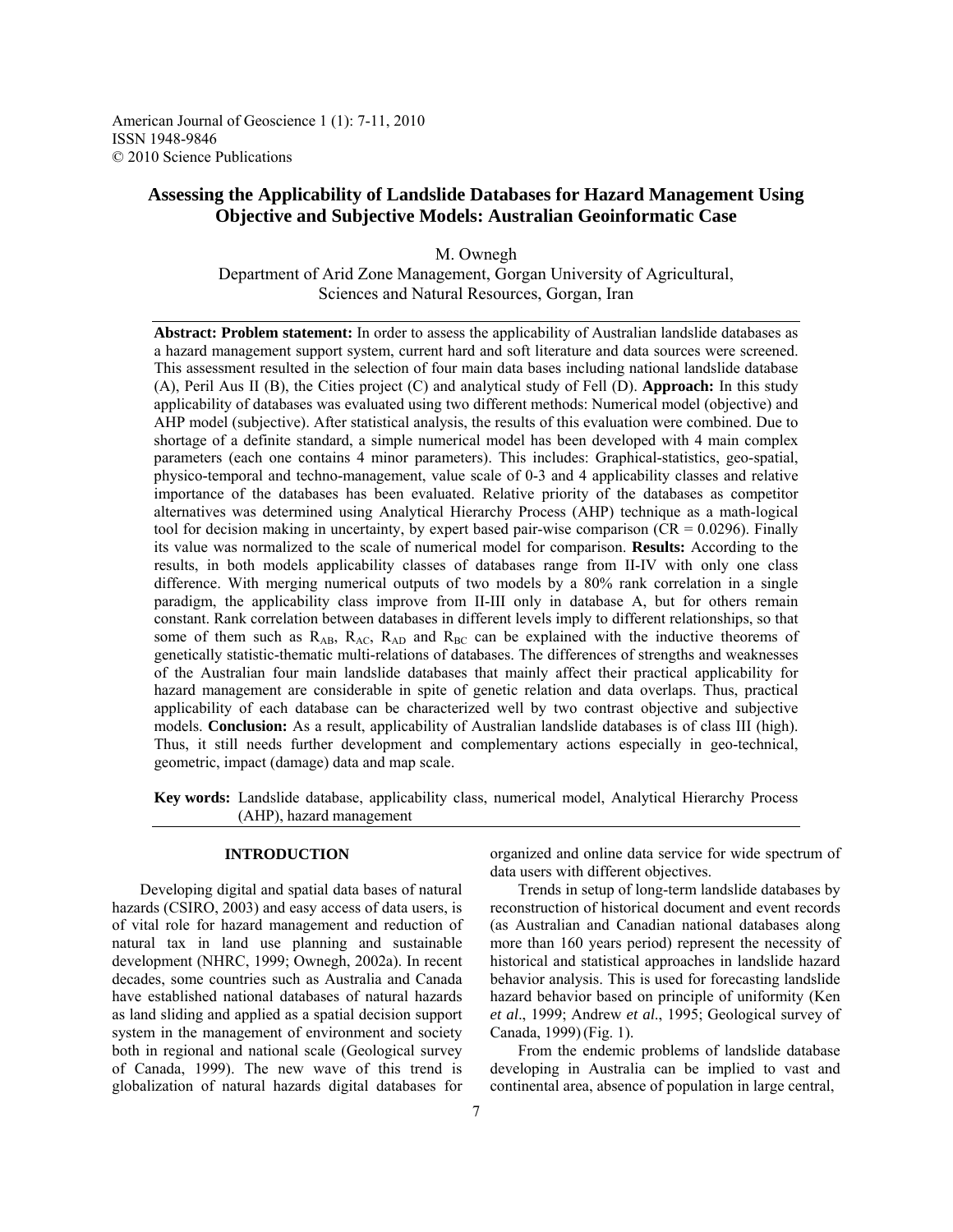#### *Am. J. Geoscience 1 (1): 7-11, 2010*



Fig. 1: Stages of assessing the Australian landslide databases

northern and western parts, lack of landowners cooperation, non-recovery of damage insurance, close spatial and temporal overlay of land sliding and other triggering hazards especially earthquake, cyclonic storm and flooding; the problem of real hazard and risk estimation and presentation of landslide management program (AGSO, 2001; Fell, 1995; Geoscience Australia, 2002; NHRC, 1999; 2000).

 The main purpose of this study is to evaluate applicability of Australian landslide databases in landslide hazard and risk management with merging of two objective and subjective models (Ownegh, 2002b).

### **MATERIALS AND METHODS**

 At present due to the difference in landslide databases structure and variety of their users, there is not any special standard for assessing landslide database applicability from the point of hazard management and land use planning (Ownegh, 2002c).

 A logical method for this kind of assessment is matching of recorded and estimated amounts of physical, geometrical and socio-economic key factors expected from event and management necessities of landslide. This practice needs an objective numerical model, supporting with Analytical Hierarchy Process (AHP, subjective model) and merging of their data results (Bontayan and Bishop, 1998; Ownegh, 2008; Saaty, 1980). For reduction of text, the successive

stages of this research are summarized in flowchart (Fig. 1).

#### **RESULTS**

 Due to variety, the results of this research were presented in separation of numerical model, AHP technique and their combination as follow:

 Numerical value of key parameters varies between zero (none), 1 (low, class I) to 3 (high, very high class IV) in A and D and 1-3 in B and C databases. Average value of parameters for all databases varies from 1.5-3. Least SD and CV of values (both are zero) belong to cause parameter and most of them (1.24 and 86%) to geotechnical data and technico-management comments parameters (Table 1). Average value of databases varies between 1.5 (in A) and 2.75 (in C). Their applicability classes are II in A, III in D and IV in B and C total average value of all databases is 2.2 and class II (Table 1). Difference of parameter frequency between numerical value classes is relatively high and varies from 0-13 in C. Parameter density in value 3(high, very high class IV) is considerable. These values are 4, 9, 13 and 6 in A to D respectively (Table 2). In total average of databases, difference of parameter frequency between applicability classes is very high and its mode lies in class III (Table 3). According to statistical test  $(Ho = no$  difference in repeated measurement),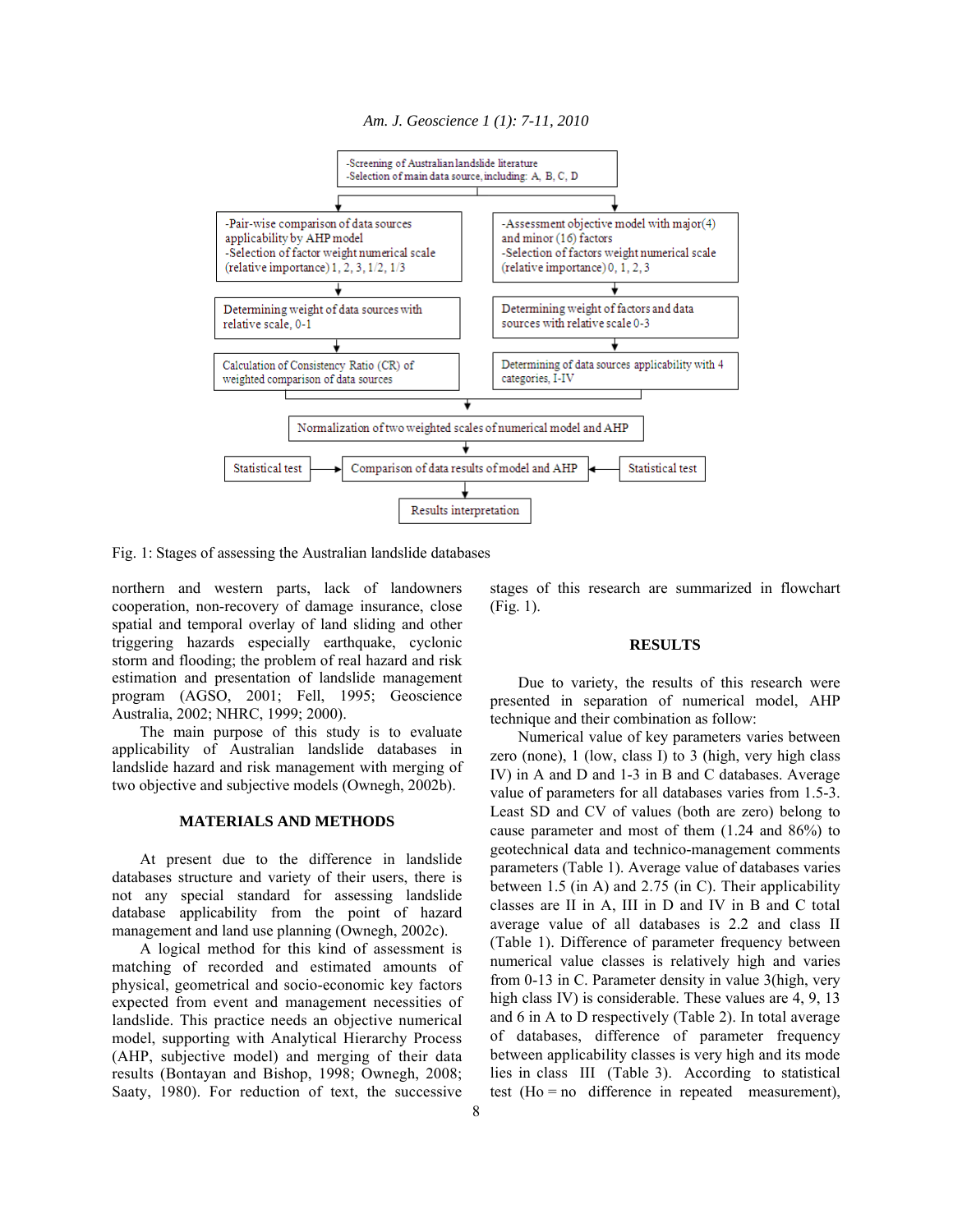|  | Am. J. Geoscience 1 (1): 7-11, 2010 |  |  |  |  |
|--|-------------------------------------|--|--|--|--|
|--|-------------------------------------|--|--|--|--|

| Main parameter*       | Databases** parameter     | A           | B     | C     | D     | Sum   | Ave  | $Class****$  | SD.  | CV(%) |
|-----------------------|---------------------------|-------------|-------|-------|-------|-------|------|--------------|------|-------|
| Graphico-statistical  | Lineage                   | 1.0         | 2.0   | 3.00  | 3.00  | 9.0   | 2.25 | Ш            | 0.96 | 42.49 |
|                       | Data format               | 3.0         | 3.0   | 3.00  | 1.00  | 10.0  | 2.50 | IV           | 1.00 | 40.00 |
|                       | Analysis method           | 1.0         | 3.0   | 3.00  | 2.00  | 9.0   | 2.25 | Ш            | 1.06 | 47.75 |
|                       | Informative level         | 1.0         | 2.0   | 2.00  | 3.00  | 8.0   | 2.00 | Ш            | 0.81 | 40.82 |
| Geo-spatial           | Geometric dimension       | 1.0         | 2.0   | 3.00  | 3.00  | 9.0   | 2.25 | Ш            | 0.90 | 40.08 |
|                       | Type (class)              | 2.0         | 2.0   | 3.00  | 3.00  | 10.0  | 2.50 | IV           | 0.58 | 23.08 |
|                       | Positional accuracy       | 2.0         | 2.0   | 3.00  | 2.00  | 9.0   | 2.25 | Ш            | 0.50 | 22.22 |
|                       | Spatial coverage          | 3.0         | 3.0   | 1.00  | 2.00  | 9.0   | 2.25 | Ш            | 0.96 | 42.49 |
| Physico-temporal      | Statistical time period   | 3.0         | 3.0   | 3.00  | 2.00  | 11.0  | 2.75 | IV           | 0.50 | 18.18 |
|                       | Cause                     | 3.0         | 3.0   | 3.00  | 3.00  | 12.0  | 3.00 | IV           | 0.00 | 0.00  |
|                       | Velocity/intensity        | 2.0         | 3.0   | 3.00  | 2.00  | 10.0  | 2.50 | IV           | 0.28 | 11.13 |
|                       | Geotechnical data         | 0.0         | 1.0   | 2.00  | 3.00  | 6.0   | 1.50 | $\mathbf{I}$ | 1.29 | 86.06 |
| Technico-managemental | Sustained damage          | 2.0         | 3.0   | 3.00  | 0.00  | 8.0   | 2.00 | Ш            | 1.22 | 61.23 |
|                       | Potential risk (probable) | 0.0         | 3.0   | 3.00  | 1.00  | 7.0   | 1.75 | Ш            | 1.50 | 85.56 |
|                       | Potential hazard (repeat) | 0.0         | 3.0   | 3.00  | 2.00  | 8.0   | 2.00 | Ш            | 1.22 | 61.23 |
|                       | Technico-manage.Comments  | 0.0         | 2.0   | 3.00  | 1.00  | 6.0   | 1.50 | П            | 1.29 | 86.06 |
|                       | Sum                       | 23.0        | 40.0  | 44.00 | 33.00 | 141.0 | 2.20 | Ш            |      |       |
|                       | Ave                       | 1.5         | 2.5   | 2.75  | 2.06  | 2.2   |      |              |      |       |
|                       | Class                     | $_{\rm II}$ | IV    | IV    | Ш     | Ш     |      |              |      |       |
|                       | <b>SD</b>                 | 1.15        | 0.63  | 0.50  | 0.76  | 0.76  |      |              |      |       |
|                       | CV(%)                     | 76.98       | 25.29 | 18.76 | 36.94 | 39.49 |      |              |      |       |

Table 1: Weight value of factor relative importance for landslide databases by model

Rsm = 0.1968 between all rows indicate to relatively differences among parameters (rows) and databases; \*: Main parameters are classified as: Graphico-statistical, Geo--spatial, Physico-temporal and Technico-managemental. \*\*: A = National landslide database, B = Peril Aus II, C = Cities project and D = Analytical paper of Fell; \*\*\*: Value scale: None = 0, Low = 1, Medium = 2, High = 3; \*\*\*\*: Applicability classes: Low I  $(0.75)$ , medium II (0.76--1.5), high III (1.51--2.25), very high IV (2.26--3)

Table 2: Comparison of parameter numerical value for landslide databases

|              | $0$ (None)              |   | 1 (Low) 2 (Median)                        | 3 (High)                                                  |
|--------------|-------------------------|---|-------------------------------------------|-----------------------------------------------------------|
| $\mathbf{A}$ | $12-14-15-16$ $1-3-4-5$ |   | $6 - 7 - 11 - 13$                         | $2 - 8 - 9 - 10$                                          |
| -B           | $\sim$                  |   | $1 - 4 - 5 - 6 - 7 - 16$                  | 2-3-8-9-10-11-13-14-15                                    |
| C            | $\sim$                  | 8 | $4 - 12$                                  | $1 - 2 - 3 - 5 - 6 - 7 - 9 - 10 - 11 - 13 - 14 - 15 - 16$ |
| Ð            |                         |   | $2-14-16$ $3-7-8-9-11-15$ $1-4-5-6-10-12$ |                                                           |

Table 3: Comparison of parameters applicability class for landslide databases (average for country)

| Class         |           |                        | IV                    | Sum |
|---------------|-----------|------------------------|-----------------------|-----|
| No. of para - | $12 - 16$ | $1-3-4-5-7-8-13-14-15$ | $2 - 6 - 9 - 10 - 11$ |     |
| Percentage -  | 12.50     | 56.25                  | 31.25                 | 100 |

there is a high confidence level  $(p = 0.0078)$  that difference of observation (expert judgment) is not random. It implies on high thematic resolution of model and inherent difference of databases applicability also, (columns) (Table 1).

 In AHP technique, the priority of landslide databases was calculated by very high consistency rate  $(CR = 0.0296)$  that is more accurate than the result of run out project (CR = 0.0300) (Barredo *et al*., 2002).

 Difference in applicability of relative weight of database is very high and varies between 0.1256 in D and 0.3320 in C. Applicability priority or ranks of C, B, A and D are 1-4 respectively (Table 4).

 By converting weight value of AHP to numerical model value scale (indeed merging and calculation of weight value ratio from sum value of relative importance in numerical model, 8.81), equivalency of partial and total (average) values of two models is possible.

Table 4: Comparison of model and AHP value for landslide databases

|     |        |        |        | D      | Wi     | $Rank*$ |
|-----|--------|--------|--------|--------|--------|---------|
| A   | 0.2222 | 0.3003 | 0.1666 | 0.2501 | 0.2348 | ٩       |
| B   | 0.2222 | 0.3003 | 0.3333 | 0.3751 | 0.3077 | 2       |
| C   | 0.4444 | 0.3003 | 0.3333 | 0.2501 | 0.3320 |         |
| D   | 0.1111 | 0.1001 | 0.1666 | 0.1251 | 0.1257 |         |
| Sum | 1.0000 | 1.0000 | 1.0000 | 1.0000 | 1.0000 |         |
|     |        |        |        |        |        |         |

\*: Rank of weight or applicability

|       |       |        |         |          |          |              | Table 5. Matrix of homianzed cocriteriu of famishue databases |       |
|-------|-------|--------|---------|----------|----------|--------------|---------------------------------------------------------------|-------|
|       |       | R      | C       | D        |          | Ava Class SD |                                                               | CV(%) |
| Model | 1.5   | 2.5    | 2.75    | 2.06     | 2.2      | Ш            | 0.8797                                                        | 39.49 |
| Class | Н     | IV     | IV      | Ш        |          | Ш            |                                                               |       |
| AHP   | 2.07  | 2.71   | 2.92    | 1.11     | 2.2      | Ш            | 0.7874                                                        | 35.77 |
| Class | Ш     | IV     | IV      | П        |          | Ш            |                                                               |       |
| Ava   | 1.785 | 2.605  | 2.82    | 1.585    | 2.2      | Ш            | 0.8335                                                        | 37.63 |
| Class | Ш     | IV     | IV      | Ш        |          | Ш            |                                                               |       |
| d(%)  | $+38$ | $+8.4$ | $+6.18$ | $-46.11$ | $\theta$ | $\theta$     | 10.49                                                         | 9.44  |
|       |       |        |         |          |          |              |                                                               |       |

 According to statistical test, there is not a high confidence level  $(p<0.1414)$  on the merging of numerical model (SD =  $0.8797$  and CV =  $39.49$ ) and AHP (SD =  $0.7874$  and CV = 35.77) (each one was assumed as a replication or judgment) and rejection of Ho (no difference between applicability average ranks of databases in two model). However, considering the high coefficient of correlation ( $r = 0.8$ ,  $z = 1.3856$  and p = 0.0829), their results are combinable (Nie *et al*., 2001; Saaty, 1980). When combined, applicability class in database A increases from II-III (in numerical model lies on boundary limit of II and III) and remain constant in other databases and their total average state (Table 5).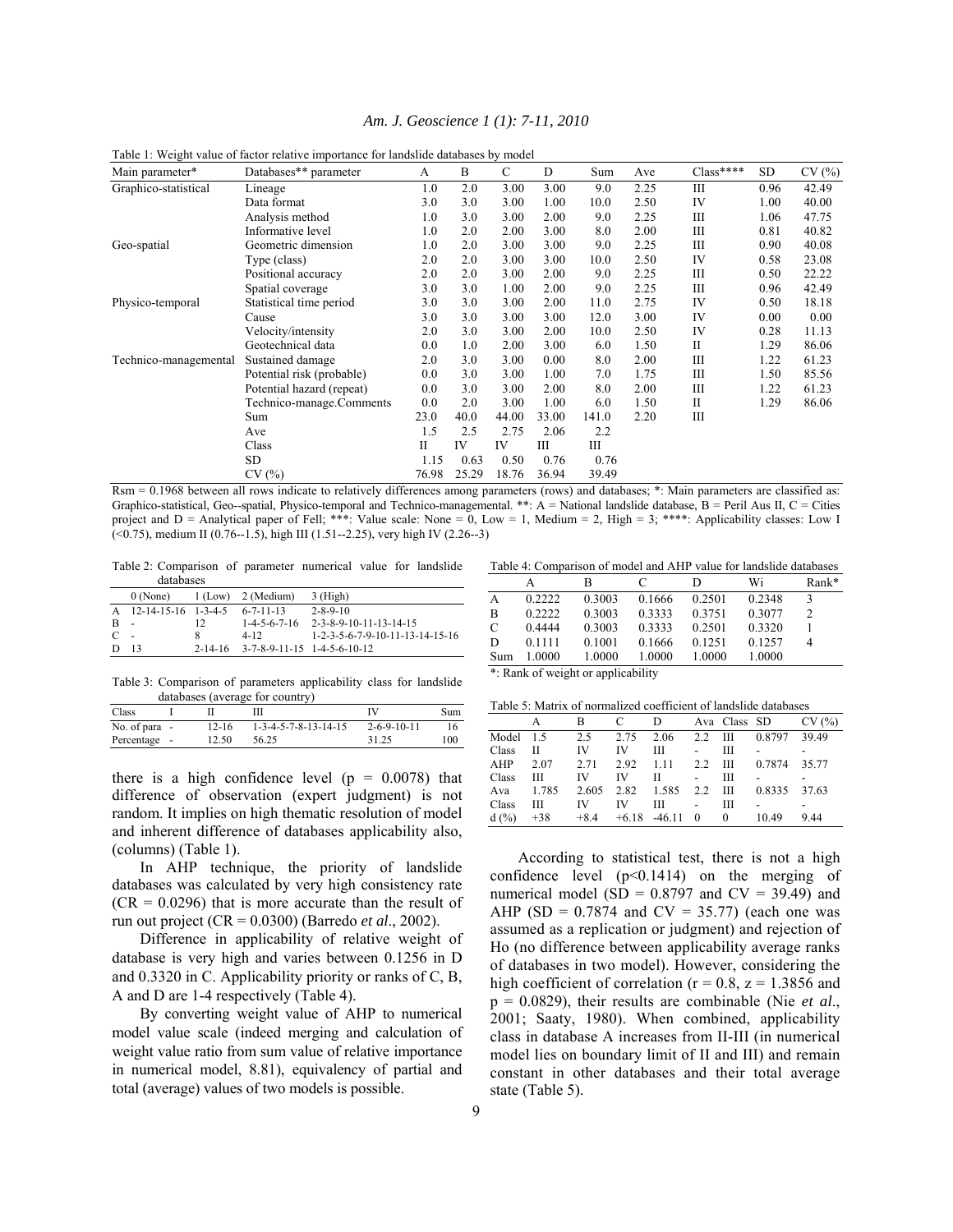|   | Table 6: Correlation matrix of landslide databases |           |        |           |  |  |  |  |
|---|----------------------------------------------------|-----------|--------|-----------|--|--|--|--|
|   |                                                    | в         |        |           |  |  |  |  |
|   | 1.0000                                             | 0.5140    | 0.3154 | 0.1706    |  |  |  |  |
| в | 0.5140                                             | 1.0000    | 0.5434 | $-0.1640$ |  |  |  |  |
| C | 0.3154                                             | 0.5434    | 1.0000 | 0.2301    |  |  |  |  |
| D | 0.1706                                             | $-0.1640$ | 0.2301 | 1.0000    |  |  |  |  |

Table 6: Correlation matrix of landslide databases

 The intensity and kind of genetic relation and overlaps of Australian landslide databases is different according to the spearman rank correlation coefficient (based on values of numerical model). The reality of some them can be well explained by following (Table 6):

- Correlation of  $R_{AB} > R_{AC} > R_{AD}$  shows data, thematic and spatial relation between databases
- Correlation of  $R_{BC} > R_{BA} > R_{BD}$  shows data relation between A and B, thematic relation of B and C, but unknown for possible relation between B and D
- Corelation of  $R_{CB} > R_{CA} > R_{CD}$  shows strong data relation between B and C, medium data relation of A and C and low to medium thematic (geotechnical) relation between C and D
- Correlation of  $R_{DC} > R_{DA} > R_{DB}$  shows mainly data
- and spatial relations between A and D databases

# **DISCUSSION**

- According to the results the differences of strengths and weaknesses of the Australian four main landslide databases that mainly affect their practical applicability for hazard management are considerable in spite of genetic relation and data overlaps Thus practical applicability of each database can be characterized as below:
- Database A contains very long statistical time period (more than 160 years) and all over Australia, therefore adequate to the study of landslide temporal and spatial pattern. However, two main gaps in event data (26.81% out of 519 landslides) and movement type or class (49.12%) recording, reduce somewhat its analytical capability and hazard management applicability
- Database B that counted incomparable in the world from the points of study intensity, area coverage and data combination (total risk of 9 main natural hazards on buildings) shows high applicability for landslide risk management
- Database C in spite of high class (IV) of applicability, still needs further detailed studies, spreading of operational circle and coverage of other city centers for better implementation of society and environment management projects

**ESCEOSCIENCE** 



Fig. 2: Australian landslide location map (database)

Database D, although is main source of geometrical and geotechnical data and affected engineering structures, still needs further presentation of classified data and mapping of landslide hazard management programs

# **CONCLUSION**

 All the available capabilities of Information Technology (IT) in the setup and developing a comprehensive landslide spatial database has not been used yet in Australia as a pioneer country. The current databases need further development and complementary measures especially for compensation of data deficit in event data, geomorphological type, geometrical and geotechnical characteristic and map scale (Fig. 2).

# **ACKNOWLEDGEMENT**

 I thank Dr. R. Drysdale for supervision and assistance of the University of Newcastle, Australia, during my sabbatical leave in 2002.Thanks also due to organizations and persons for providing data sources of this study.

# **REFERENCES**

- Ken, G., J.G. Trevor, L. Marion, S. Greg, 1999. Community risk in Carins, a multi\_hazard risk assessment. Aust. J. Emerg. Manage., 14: 25-26. ISSN: 1324-1540
- AGSO., 2001. Australian national landside database. http://www.ga.gov.au/oracle/landslid/landsl\_online .jsp